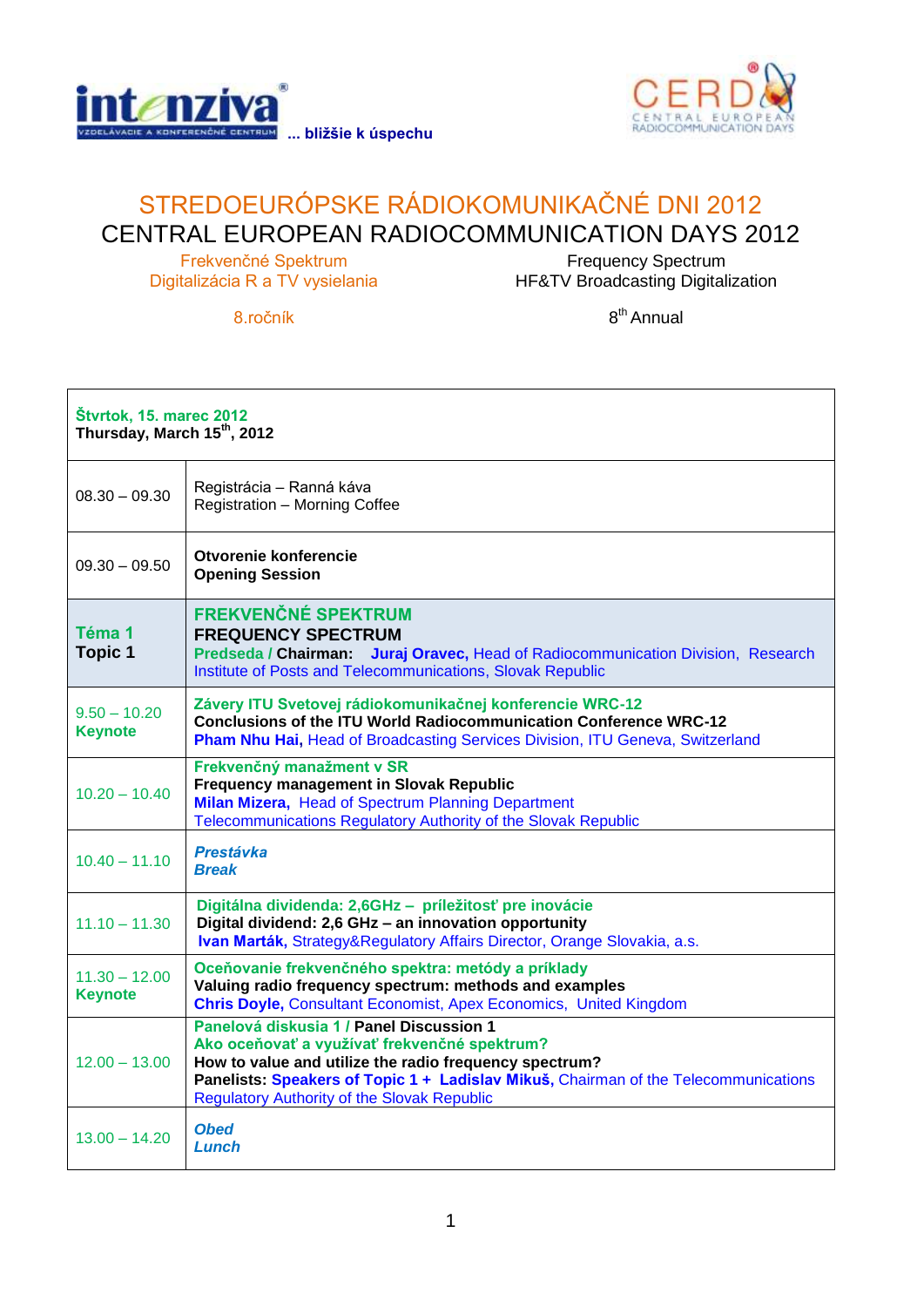

 $\Gamma$ 



| <b>Štvrtok, 15. marec 2012</b><br>Thursday, March 15th, 2012 |                                                                                                                                                                                                                                                   |  |
|--------------------------------------------------------------|---------------------------------------------------------------------------------------------------------------------------------------------------------------------------------------------------------------------------------------------------|--|
| Téma 2<br><b>Topic 2</b>                                     | Digitalizácia rozhlasového vysielania<br><b>HF Broadcasting Digitalization</b><br>Predseda / Chairman: Jiří Vykydal, Manager of Strategy and R&D, České<br>Radiokomunikace a.s., Czech Republic                                                   |  |
| $14.20 - 14.40$                                              | Skúšobné rozhlasové vysielanie v systéme DRM+ na Slovensku<br>Trial broadcasting in DRM + system in Slovakia<br>Marián Félix, researcher, Research Institute of Posts and Telecommunications, Slovak<br><b>Republic</b>                           |  |
| $14.40 - 15.10$<br><b>Keynote</b>                            | Digitálne rozhlasové vysielanie - nemecký prístup<br>Digital radio broadcasting - the German approach<br>Klaus Michels, Section Broadcasting, Bundesnetzagentur, Germany                                                                          |  |
| $15.10 - 15.30$                                              | Druhá fáze digitalizace pozemského TV vysílání v ČR<br>Digitization of terrestrial TV broadcasting in the Czech Republic - The second<br>phase<br>Jiří Vykydal, Manager of Strategy and R&D, České Radiokomunikace a.s., Czech<br><b>Republic</b> |  |
| $15.30 - 15.50$                                              | Prestávka<br><b>Break</b>                                                                                                                                                                                                                         |  |
| $15.50 - 16.10$                                              | Je pozemské rozhlasové vysielanie skutočne mŕtve?<br>Is terrestrial broadcasting really dead?<br>Jochen Huber, CEO, TRANSRADIO SenderSysteme Berlin AG, Germany                                                                                   |  |
| $16.10 - 17.00$                                              | Panelová diskusia 2 / Panel Discussion 2<br>Pozemské vysielanie alebo internet? / Terrestrial broadcasting or internet?<br><b>Panelists: Speakers of Topic 2</b>                                                                                  |  |
| $17.00 - 17.10$                                              | Ukončenie 1.dňa konferencie<br>Completion of the 1st day of the conference                                                                                                                                                                        |  |
| $17.10 - 18.30$                                              | <b>Koktail</b><br><b>Cocktail</b>                                                                                                                                                                                                                 |  |